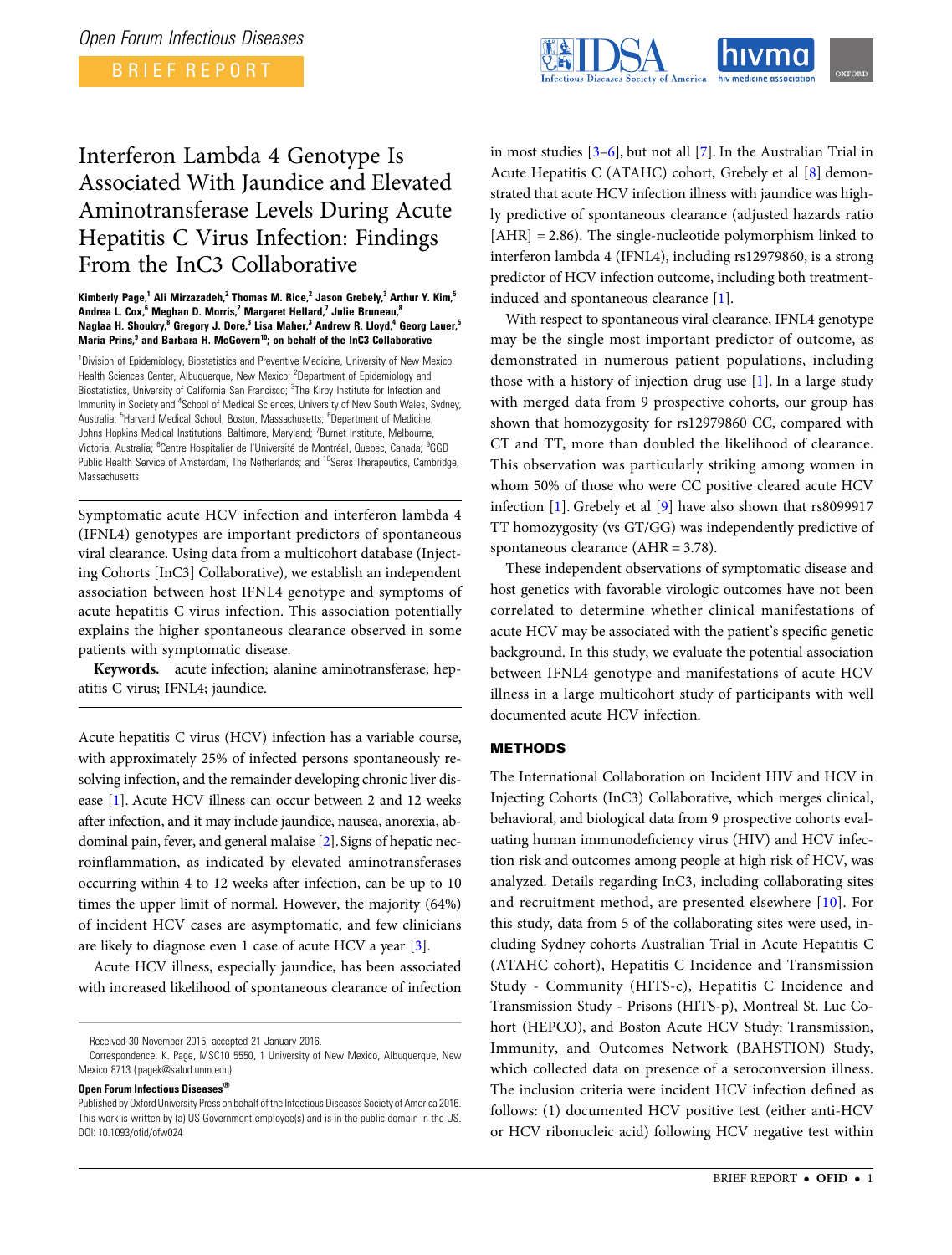2 years; or (2) symptomatic infection with seroconversion illness, which included any symptoms associated with acute hepatitis, including jaundice, nausea, abdominal pain, fatigues, low-grade fever, anorexia, or general malaise with serological evidence of HCV infection (and excluding other viral hepatitis infections).

We assessed the associations between IFNL4 genotype (rs12979860 CC vs non-CC [CT or TT]) and 3 outcomes: (1) an aggregate variable of any seroconversion illness as described above (yes/no); (2) jaundice (yes/no); and (3) elevated alanine aminotransferase (ALT) defined as ≥400 IU/mL (yes/no) using Pearson  $\chi^2$  test. We calculated the 95% confidence intervals (CIs) for the prevalence of symptoms using binominal distribution. Our selection of an ALT cutoff of 400 IU was chosen a priori, and it was based on the usual cutoff of 10 times the upper limit of normal level [\[11](#page-2-0)]. To assess independent associations, we used multivariate logistic regression, adjusting for age (in years) and sex to estimate adjusted odds ratios (AORs). We used the site as a cluster in our analysis to account for within-group correlation in Stata, version 12 (StataCorp, College Station, TX).

The InC3 Collaborative uses data that had been anonymized after primary data collection at each site and designated as exempt by appropriate institutional review boards.

## RESULTS

Of 961 incident HCV cases, 294 (31%) had data on both presence and absence of symptoms and IFNL4 genotype. In addition, 71% were male; median age was 30 years (interquartile range [IQR], 25–38); 87% were white; and 89.6% reported some lifetime history of drug injection. A total of 158 patients (54%) reported any symptoms associated with acute hepatitis; jaundice was documented in 43 (15%); and elevated ALT in was documented in 100 (34%). Overall, 53% (155 of 294) had IFNL4 CC genotype.

The prevalence of acute HCV symptoms in subgroups of IFNL4 genotypes (CC or non-CC) is presented in Figure 1. Among 155 participants with IFNL4 CC genotype, 19% had jaundice compared with 10% with IFNL4 non-CC genotype



Figure 1. The prevalence of acute hepatitis C virus symptoms by interferon lambda 4 genotypes (CC vs non-CC). Abbreviations: ALT, alanine aminotransferase; CI, confidence interval.

 $(\chi^2 = 4.38, P = .036)$ . Likewise, 43% of participants with IFNL4 CC genotype had elevated ALT compared with 24% with IFNL4 non-CC genotype ( $\chi^2$  = 10.72, *P* = .001). Seroconversion illness was prevalent in 59% in those with IFNL4 CC genotype, slightly higher than among those with IFNL4 non-CC genotype (48%,  $\chi^2$  = 3.255, P = .071).

In the age- and sex-adjusted model, the odds of having seroconversion illness was significantly higher among those with IFNL4 CC genotype (AOR, 1.5; 95% CI, 1.1–2.2;  $P = .018$ ) compared with those with IFNL4 non-CC genotype; participants with IFNL4 CC genotype also had higher odds for elevated ALT (AOR, 2.4; 95% CI, 1.8-3.2;  $P = .001$ ) and jaundice (AOR, 2.1; 95% CI, 1.4–3.1;  $P = .001$ ) compared with those with IFNL4 non-CC genotype.

## **DISCUSSION**

Among patients with well documented seroconversion illness, this study demonstrated that IFNL4 CC genotype is independently associated with symptoms and signs of acute HCV illness, including jaundice and marked elevation of ALT. The large sample size in this analysis allowed for the assessment and identification of an independent association between INFL4 genotype and symptoms. Our findings potentially explain the higher spontaneous clearance rate observed in some patients with acute HCV symptoms.

Two other studies assessing IFNL4 and spontaneous viral clearance have suggested that acute HCV illness with jaundice is associated with IFNL4 genotype. Tillmann et al [[12\]](#page-2-0) assessed the association between IFNL4 and spontaneous clearance in the German women's anti-D immunoglobulin cohort. Among 136 women with clinical data on seroconversion illness in that cohort, 64% of CC positive women resolved infection, compared with 19% of women who were IFNL4 heterozygous (CT/TT). Half of the women who presented with jaundice (15 of 30) cleared infection compared with 27% (14 of 52) without jaundice. Jaundice was more common among the CC compared with non-CC positive women (33% vs 16%), and CC positive women were more likely to have other symptoms as well. It is interesting to note that among those who were not CC, jaundice was associated with a significantly higher chance of viral clearance (43% vs 13%); a difference not observed in CC positive women. These findings are especially interesting to compare, because this cohort of young pregnant women present a very different health profile than the populations assessed in this report.

We found that the jaundice was an infrequently reported, consistent with other studies showing that this symptom is not commonly observed in acute HCV infection [\[13](#page-2-0)]. Nevertheless, the difference in the proportion of subjects with these symptoms and with IFNL4 CC genotype was almost double that of asymptomatic persons, and the observed associations in the same direction as other symptoms were statistically significant. In the Australian ATAHC cohort (one of the InC3 collaborating